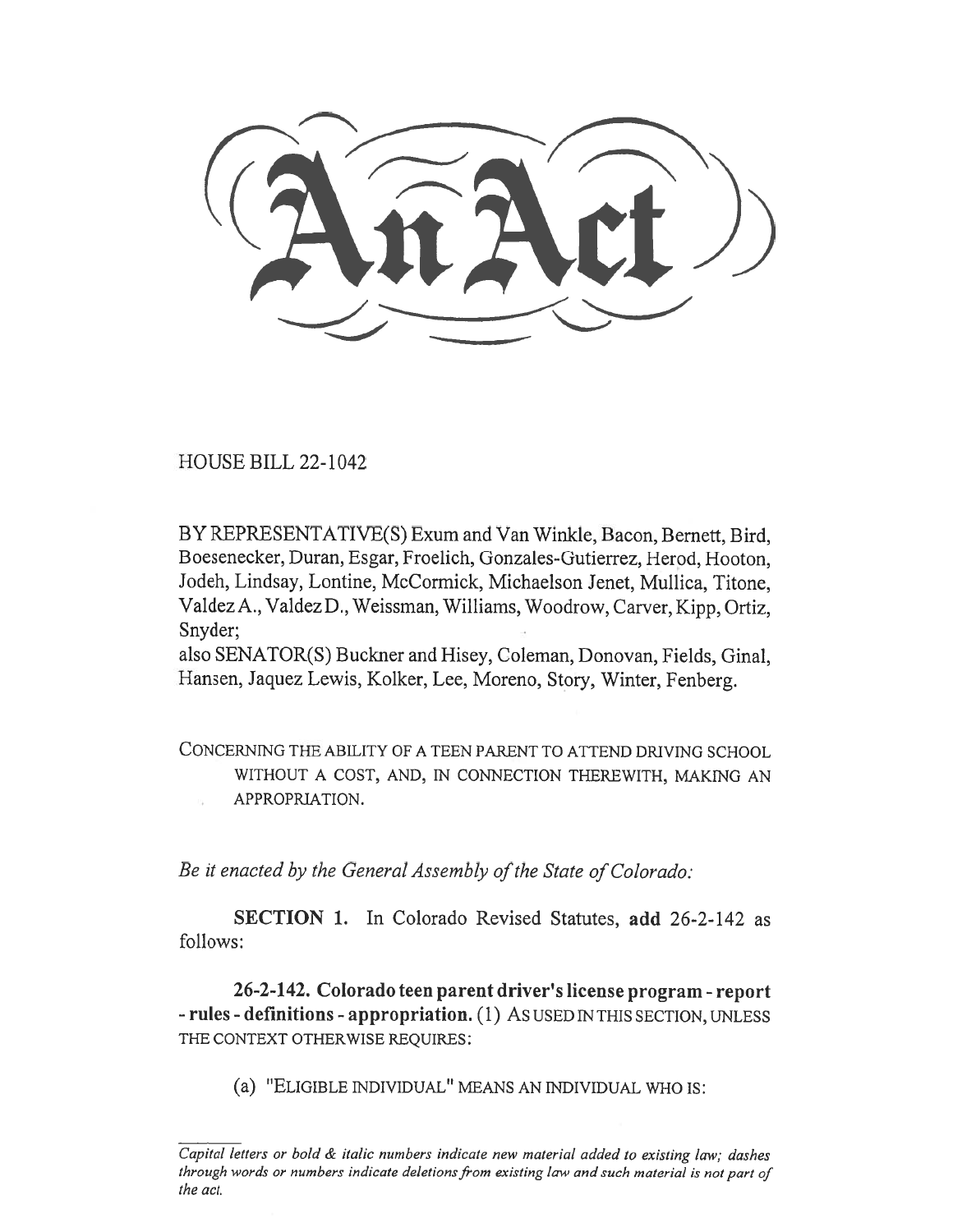(I) FIFTEEN YEARS OF AGE OR OLDER AND UNDER TWENTY YEARS OF AGE; AND

(II) A PARENT.

(b) "PROGRAM" MEANS THE TEEN PARENT DRIVER'S LICENSE PROGRAM CREATED IN SUBSECTION (2) OF THIS SECTION.

(2) THERE IS CREATED IN THE STATE DEPARTMENT THE COLORADO TEEN PARENT DRIVER'S LICENSE PROGRAM TO PROVIDE FINANCIAL ASSISTANCE FOR THE COST OF DRIVER'S EDUCATION SCHOOL TRAINING FOR ELIGIBLE INDIVIDUALS AND THE COST TO OBTAIN A DRIVER'S LICENSE OR PERMIT.

(3) (a) THE STATE DEPARTMENT SHALL SOLICIT INTEREST AND COST DISTRIBUTION PROPOSALS FROM TEEN PARENT ORGANIZATIONS TO ADMINISTER THE PROGRAM. UPON THE STATE DEPARTMENT'S APPROVAL, THE TEEN PARENT ORGANIZATIONS MAY SUBCONTRACT WITH AND PAY MONEY RECEIVED PURSUANT TO THIS SECTION TO THE PROVIDERS OF THE SERVICES AS NECESSARY TO SERVE ELIGIBLE INDIVIDUALS. THE SELECTED TEEN PARENT ORGANIZATIONS MUST BE OPERATIONAL NO LATER THAN THIRTY DAYS AFTER ENTERING INTO A CONTRACT WITH THE STATE DEPARTMENT.

(b) FOR PURPOSES OF SELECTING A TEEN PARENT ORGANIZATION BEFORE JULY 1, 2023, TO ADMINISTER THE PROGRAM, THE SELECTION PROCESS DESCRIBED IN SUBSECTION (3)(a) OF THIS SECTION IS NOT SUBJECT TO THE "PROCUREMENT CODE", ARTICLES 101 TO 112 OF TITLE 24. FOR PURPOSES OF SELECTING A TEEN PARENT ORGANIZATION ON OR AFTER JULY 1, 2023, THE STATE DEPARTMENT SHALL COMMENCE A SELECTION PROCESS THAT COMPLIES WITH THE "PROCUREMENT CODE", ARTICLES 101 TO 112 OF TITLE 24.

(4) THE STATE DEPARTMENT MAY PROMULGATE RULES FOR THE IMPLEMENTATION OF THIS SECTION.

(5) FOR THE 2022-23 STATE FISCAL YEAR, THE STATE DEPARTMENT SHALL SUBMIT A PRELIMINARY REPORT, AND BEGINNING IN STATE FISCAL YEAR 2023-24 AND EACH FISCAL YEAR THEREAFTER, SHALL REPORT TO THE PUBLIC THROUGH THE ANNUAL HEARING PURSUANT TO THE "STATE

## PAGE 2-HOUSE BILL 22-1042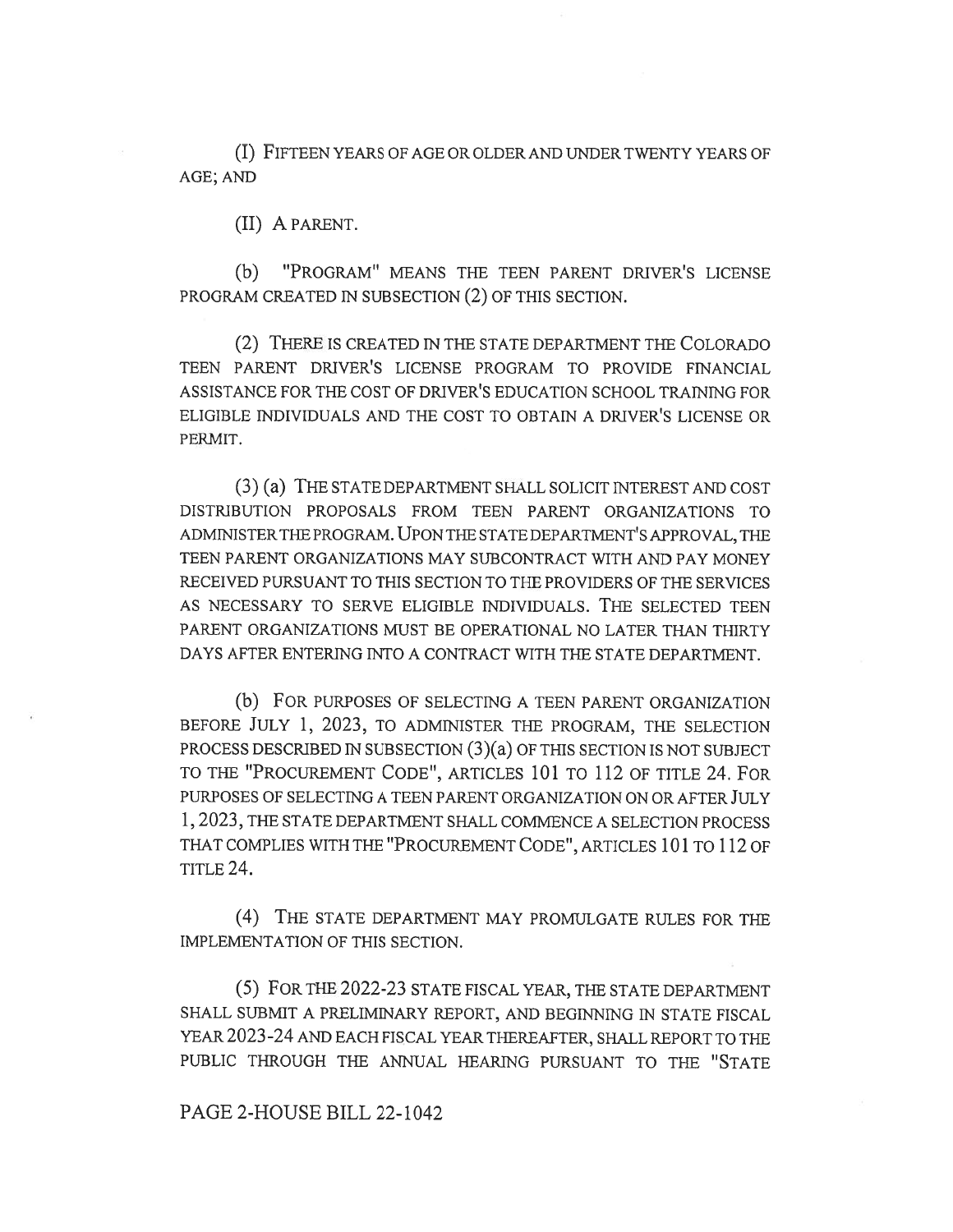MEASUREMENT FOR ACCOUNTABLE, RESPONSIVE, AND TRANSPARENT (SMART) GOVERNMENT ACT", PART 2 OF ARTICLE 7 OF TITLE 2. AT A MINIMUM, THE REPORT MUST INCLUDE:

(a) THE TOTAL NUMBER OF TEEN PARENT ORGANIZATIONS CONTRACTED WITH THE STATE DEPARTMENT PURSUANT TO SUBSECTION (3) OF THIS SECTION, INCLUDING ANY SUBCONTRACTORS;

(b) THE TOTAL AMOUNT OF MONEY AWARDED TO EACH TEEN PARENT ORGANIZATION;

(c) THE LOCATION OF EACH TEEN PARENT ORGANIZATION AND THE COUNTIES SERVED;

(d) THE TOTAL NUMBER OF ELIGIBLE INDIVIDUALS WHO RECEIVED DRIVER'S LICENSES EACH YEAR, DISAGGREGATED BY EACH MONTH; AND

(e) THE TOTAL NUMBER OF ELIGIBLE INDIVIDUALS WHO RECEIVED TRAINING FROM A DRIVER'S EDUCATION SCHOOL, DISAGGREGATED BY EACH MONTH.

(6) (a) FOR STATE FISCAL YEAR 2022-23, THE GENERAL ASSEMBLY SHALL APPROPRIATE ONE HUNDRED THOUSAND DOLLARS FROM THE GENERAL FUND TO THE STATE DEPARTMENT FOR USE BY THE STATE DEPARTMENT TO IMPLEMENT THIS SECTION. FOR THE 2023-24 STATE FISCAL YEAR AND EACH STATE FISCAL YEAR THEREAFTER, THE GENERAL ASSEMBLY MAY APPROPRIATE MONEY FROM THE GENERAL FUND TO THE STATE DEPARTMENT FOR USE BY THE STATE DEPARTMENT TO IMPLEMENT THIS SECTION.

(b) THE STATE DEPARTMENT MAY USE UP TO SEVEN AND ONE-HALF PERCENT OF ANY MONEY APPROPRIATED BY THE GENERAL ASSEMBLY FOR ADMINISTRATIVE COSTS INCURRED BY THE STATE DEPARTMENT PURSUANT TO THIS SECTION.

SECTION 2. Appropriation. For the 2022-23 state fiscal year, \$100,000 is appropriated to the department of human services for use by the office of economic security. This appropriation is from the general fund. To implement this act, the division may use this appropriation for the teen parent driver's license program.

PAGE 3-HOUSE BILL 22-1042